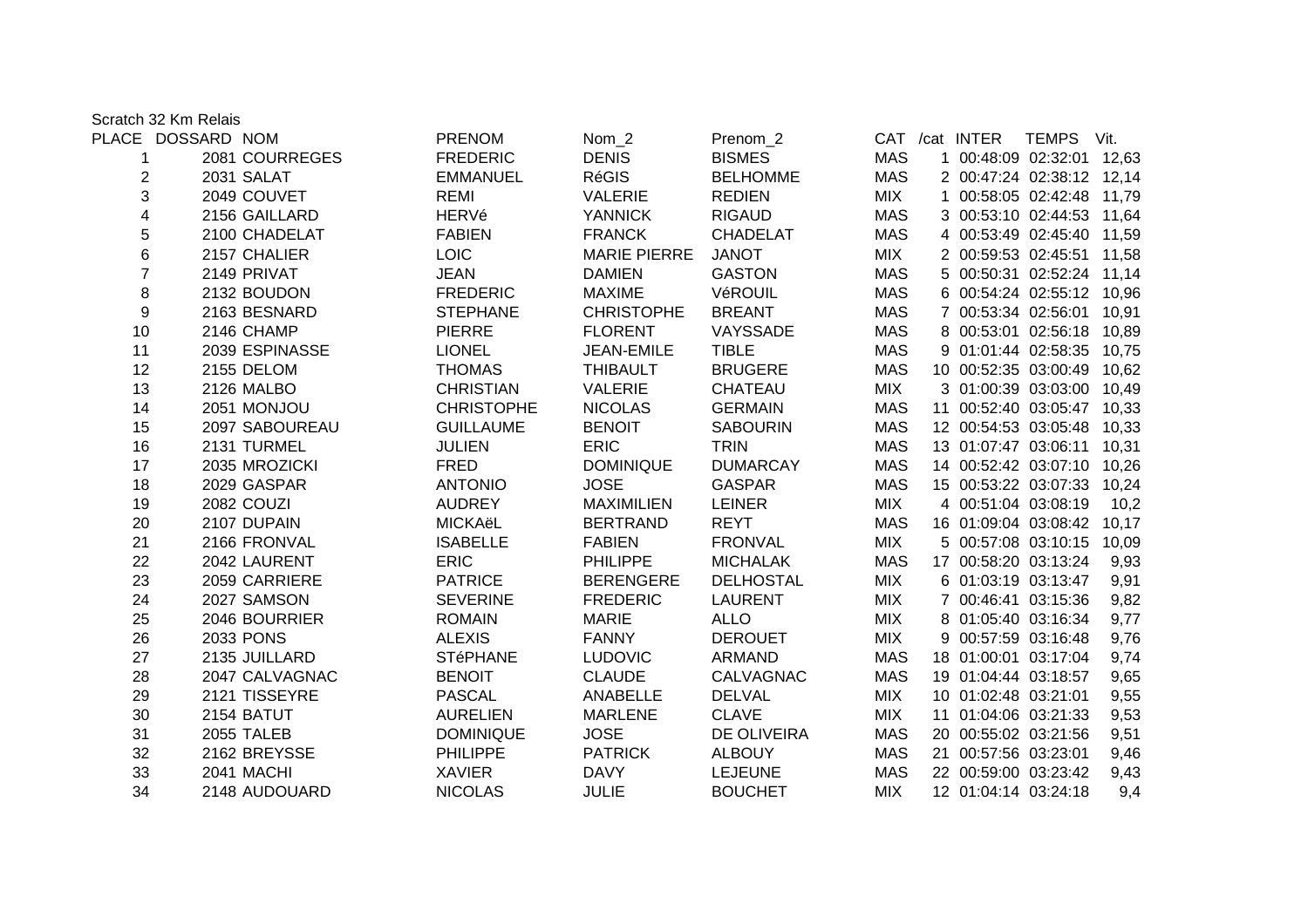| 35 | 2123 BOURGADE          | <b>JULIE</b>       | <b>RAPHAEL</b>    | <b>DIMECH</b>      | <b>MIX</b> | 13 01:02:20 03:25:40 | 9,34 |
|----|------------------------|--------------------|-------------------|--------------------|------------|----------------------|------|
| 36 | 2093 BONDIEU           | SéBASTIEN          | <b>MICHEL</b>     | <b>LEYROLLE</b>    | <b>MAS</b> | 23 00:54:15 03:26:36 | 9,29 |
| 37 | <b>2095 ALRIC</b>      | <b>EMMANUEL</b>    | <b>SAMUEL</b>     | <b>ROQUES</b>      | <b>MAS</b> | 24 00:54:16 03:26:39 | 9,29 |
| 38 | 2113 GRILLIERE         | <b>SERGE</b>       | <b>PATRICK</b>    | <b>GRILLIERE</b>   | <b>MAS</b> | 25 01:17:34 03:27:55 | 9,23 |
| 39 | 2040 PLANCHE           | <b>YOHAN</b>       | <b>AGNèS</b>      | QUINTRIE-LAMOTHE   | MIX        | 14 01:07:49 03:28:19 | 9,22 |
| 40 | 2054 COMBIER           | <b>PHILIPPE</b>    | <b>MARC</b>       | <b>LATHIEYRE</b>   | <b>MAS</b> | 26 01:10:27 03:29:23 | 9,17 |
| 41 | 2006 PIGEYRE           | <b>SéBASTIEN</b>   | <b>NATHALIE</b>   | <b>PIGEYRE</b>     | <b>MIX</b> | 15 01:11:57 03:30:37 | 9,12 |
| 42 | 2122 PAIRAT            | <b>STEPHANE</b>    | <b>BERNARD</b>    | <b>ROUX</b>        | <b>MAS</b> | 27 00:54:25 03:31:29 | 9,08 |
| 43 | 2069 FOURNIER          | <b>VINCENT</b>     | <b>ROGER</b>      | <b>ROUQUET</b>     | <b>MAS</b> | 28 01:06:46 03:32:03 | 9,05 |
| 44 | 2034 ALIBERT           | <b>HERVE</b>       | <b>NICOLAS</b>    | <b>VILLENEUVE</b>  | <b>MAS</b> | 29 01:13:08 03:32:21 | 9,04 |
| 45 | 2115 LABOURIER         | <b>JEAN MICHEL</b> | <b>OLIVIER</b>    | <b>MAURICOUT</b>   | <b>MAS</b> | 30 01:02:49 03:32:33 | 9,03 |
| 46 | 2044 BUISSON           | <b>CECILE</b>      | <b>SOPHIE</b>     | <b>PELLETIER</b>   | <b>FEM</b> | 1 01:08:32 03:33:16  | -9   |
| 47 | 2124 CHAMELOT          | RAPHAëL            | <b>TRISTAN</b>    | <b>RIVIER</b>      | <b>MAS</b> | 31 01:12:39 03:33:45 | 8,98 |
| 48 | 2060 BRAYAT            | <b>HERVE</b>       | <b>PASCAL</b>     | <b>FREYSSIGNET</b> | <b>MIX</b> | 16 01:09:59 03:34:25 | 8,95 |
| 49 | 2160 USSE              | <b>LAURENT</b>     | <b>BRUNO</b>      | <b>JUPON</b>       | <b>MAS</b> | 32 01:00:49 03:34:32 | 8,95 |
| 50 | 2145 BEDU              | <b>THOMAS</b>      | <b>PATRICK</b>    | <b>BONDONNEAU</b>  | <b>MAS</b> | 33 01:15:12 03:34:34 | 8,95 |
| 51 | 2147 VAYSSADE          | <b>KARINE</b>      | <b>CéCILE</b>     | <b>CHAMP</b>       | <b>FEM</b> | 2 01:01:32 03:35:52  | 8,89 |
| 52 | 2017 JAMOT             | <b>NICOLAS</b>     | <b>LAETITIA</b>   | <b>CHABRIER</b>    | <b>MIX</b> | 17 01:07:33 03:36:08 | 8,88 |
| 53 | 2072 JACQUESON         | <b>SEBASTIEN</b>   | <b>DENIS</b>      | <b>CASTAING</b>    | <b>MAS</b> | 34 01:08:46 03:36:17 | 8,88 |
| 54 | 2053 LOUSTEAUD         | <b>DAVID</b>       | <b>CHRISTELLE</b> | <b>LOUSTEAUD</b>   | <b>MIX</b> | 18 01:09:48 03:37:02 | 8,85 |
| 55 | 2022 FOUGERON          | <b>EMMANUEL</b>    | <b>SOPHIE</b>     | <b>FOUGERON</b>    | <b>MAS</b> | 35 01:26:23 03:37:12 | 8,84 |
| 56 | 2019 ROY               | SéBASTIEN          | <b>SANDRINE</b>   | <b>DELHOME</b>     | <b>MIX</b> | 19 00:54:01 03:37:39 | 8,82 |
| 57 | 2076 SABATEY           | <b>ERIC</b>        | <b>AURORE</b>     | <b>DE NARDI</b>    | <b>MIX</b> | 20 01:06:55 03:37:48 | 8,82 |
| 58 | <b>2087 BORIE</b>      | <b>NATHALIE</b>    | <b>MATHIAS</b>    | <b>MICHALSKI</b>   | <b>MIX</b> | 21 00:58:04 03:39:05 | 8,76 |
| 59 | 2020 ECHASSOUX         | <b>PHILIPPE</b>    | <b>FABIENNE</b>   | <b>PICARD</b>      | <b>MIX</b> | 22 01:15:41 03:40:35 | 8,7  |
| 60 | 2130 DEMURE            | <b>PIERRE</b>      | <b>PATRICIA</b>   | <b>DEMURE</b>      | <b>MIX</b> | 23 01:05:28 03:41:37 | 8,66 |
| 61 | 2139 FRESQUET-BESOMBES | <b>CHRISTINE</b>   | <b>VALERIE</b>    | <b>RONGIER</b>     | <b>FEM</b> | 3 01:09:08 03:41:44  | 8,66 |
| 62 | 2137 BESOMBES          | <b>CHRISTOPHE</b>  | <b>FABRICE</b>    | <b>RONGIER</b>     | <b>MAS</b> | 36 01:02:22 03:41:50 | 8,66 |
| 63 | 2102 DUMONT            | <b>CHRISTIAN</b>   | <b>BERTRAND</b>   | <b>RIBET</b>       | <b>MAS</b> | 37 01:17:52 03:41:57 | 8,65 |
| 64 | <b>2077 NASLE</b>      | <b>DENIS</b>       | <b>GILLES</b>     | <b>MONTADER</b>    | <b>MAS</b> | 38 01:03:32 03:41:58 | 8,65 |
| 65 | 2106 DELCHé            | <b>JANE</b>        | <b>MARIE</b>      | <b>ROBERT</b>      | <b>FEM</b> | 4 01:10:25 03:42:54  | 8,61 |
| 66 | <b>2079 NOEL</b>       | <b>STEPHANE</b>    | <b>DAVID</b>      | <b>SILVA</b>       | <b>MAS</b> | 39 01:04:49 03:44:28 | 8,55 |
| 67 | <b>2116 PARRY</b>      | <b>ERIC</b>        | JEAN-LUC          | <b>DELRIEU</b>     | <b>MAS</b> | 40 01:07:48 03:45:05 | 8,53 |
| 68 | 2165 BOUSSAGOL         | <b>MARIE</b>       | <b>GENEVIEVE</b>  | <b>TROUPEL</b>     | <b>FEM</b> | 5 01:02:52 03:45:56  | 8,5  |
| 69 | 2075 DUFOUR            | <b>JACQUES</b>     | <b>YVES</b>       | <b>GACHOT</b>      | <b>MAS</b> | 41 01:05:04 03:46:22 | 8,48 |
| 70 | 2127 DUSART            | <b>ANTOINE</b>     | <b>EMMANUEL</b>   | <b>BROQUERE</b>    | <b>MAS</b> | 42 01:04:42 03:47:58 | 8,42 |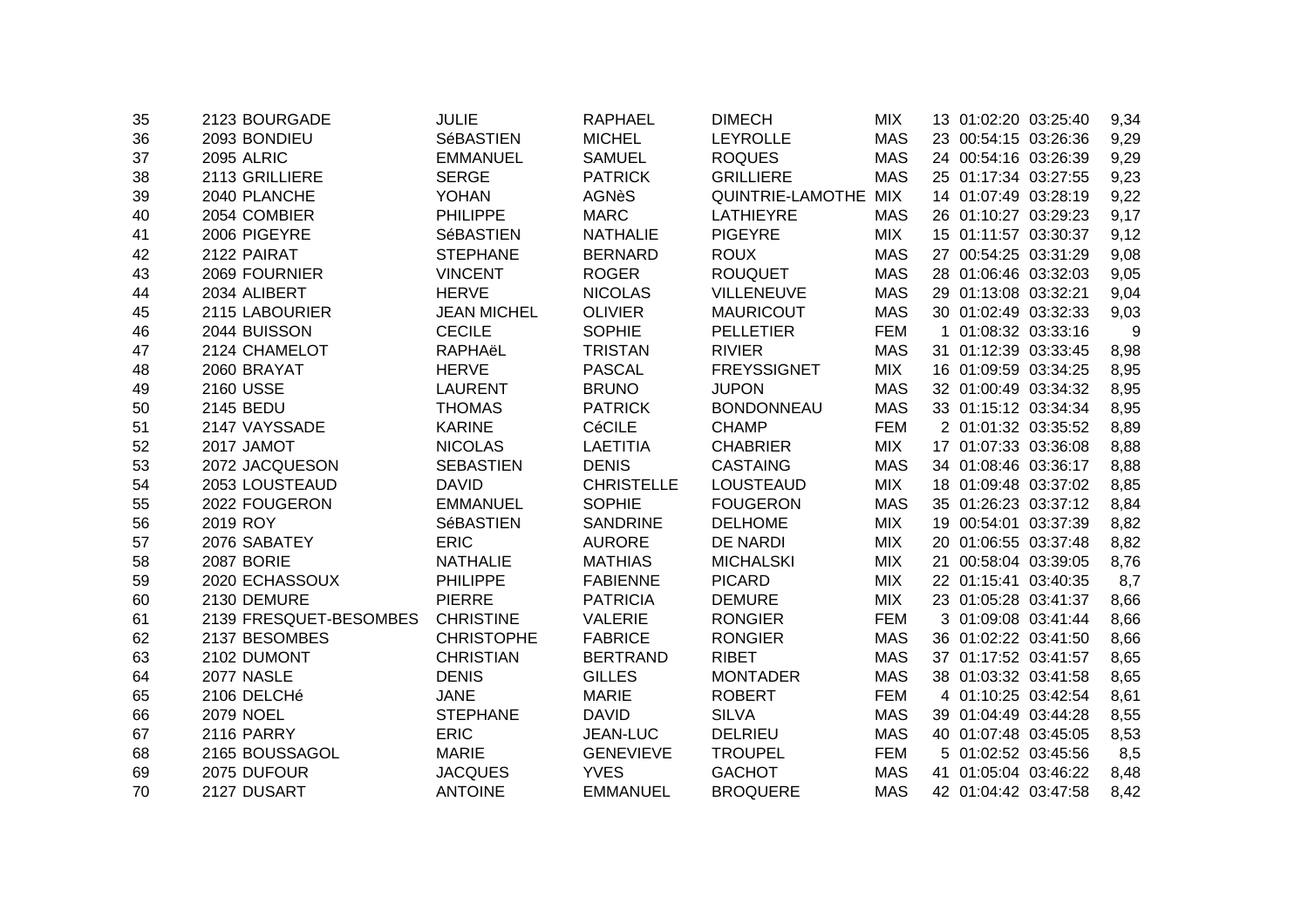| 71  | <b>2050 FABRE</b> | <b>DOMITILLE</b>   | <b>JEAN PIERRE</b> | <b>UNAL</b>      | MIX.       |                      | Abd 01:14:34 03:48:10 Abd |      |
|-----|-------------------|--------------------|--------------------|------------------|------------|----------------------|---------------------------|------|
| 72  | 2164 PALLIER      | <b>BRIAN</b>       | <b>CARLOS</b>      | <b>GASPARD</b>   | <b>MAS</b> | 43 01:07:52 03:48:46 |                           | 8,39 |
| 73  | <b>2004 BARRY</b> | <b>VINCENT</b>     | <b>MATHIEU</b>     | <b>ACOSTA</b>    | <b>MIX</b> | 25 01:07:46 03:49:21 |                           | 8,37 |
| 74  | 2151 LAGORCE      | <b>ARNAUD</b>      | ANDRé              | <b>LAGORCE</b>   | <b>MAS</b> | 44 01:19:34 03:49:42 |                           | 8,36 |
| 75  | 2138 VAREILLE     | <b>PHILIPPE</b>    | <b>MARTINE</b>     | <b>VAREILLE</b>  | <b>MIX</b> | 26 01:13:55 03:50:36 |                           | 8,33 |
| 76  | <b>2099 CARRE</b> | <b>GILDAS</b>      | <b>JEROME</b>      | <b>MACIA</b>     | <b>MAS</b> | 45 01:04:27 03:50:38 |                           | 8,32 |
| 77  | 2048 GAMON        | <b>LAURA</b>       | <b>NATHALIE</b>    | <b>HAY</b>       | <b>FEM</b> | 6 01:18:16 03:51:29  |                           | 8,29 |
| 78  | 2086 TOURNADRE    | <b>RICHARD</b>     | <b>ANNIE</b>       | <b>TOURNADRE</b> | <b>MIX</b> | 27 01:14:05 03:51:33 |                           | 8,29 |
| 79  | 2136 LACOSTE      | <b>THERESE</b>     | ALEXANDRA          | <b>TRIN</b>      | <b>FEM</b> | 7 01:01:56 03:51:48  |                           | 8,28 |
| 80  | 2153 GAY          | <b>HERVE</b>       | <b>FABRICE</b>     | <b>MOREAU</b>    | <b>MAS</b> | 46 01:17:17 03:52:16 |                           | 8,27 |
| 81  | 2098 RAGUENES     | <b>GILBERT</b>     | <b>ALAIN</b>       | LE GRAND         | <b>MAS</b> | 47 01:14:32 03:52:26 |                           | 8,26 |
| 82  | 2110 MAYERAU      | <b>FABIEN</b>      | <b>LAURENT</b>     | <b>LADONNE</b>   | <b>MAS</b> | 48 01:07:27 03:52:45 |                           | 8,25 |
| 83  | 2129 SEGUY        | <b>NICOLAS</b>     | <b>MATHILDE</b>    | <b>ROCHE</b>     | <b>MIX</b> | 28 01:15:02 03:52:49 |                           | 8,25 |
| 84  | 2083 DRUILLET     | <b>JULIE</b>       | <b>CARINE</b>      | <b>ROUMEGOUX</b> | <b>FEM</b> | 8 01:17:00 03:53:36  |                           | 8,22 |
| 85  | 2008 DAMET        | <b>ANNE</b>        | <b>DIDIER</b>      | <b>DAMET</b>     | <b>MIX</b> | 29 00:55:26 03:54:08 |                           | 8,2  |
| 86  | 2009 CHAPOLARD    | <b>ALEXIS</b>      | <b>JEANNE</b>      | <b>DELORT</b>    | <b>MIX</b> | 30 01:19:14 03:54:22 |                           | 8,19 |
| 87  | 2013 ECHASSOUX    | <b>NEUMA</b>       | <b>AURELIE</b>     | <b>JAN</b>       | <b>FEM</b> | 9 01:13:10 03:54:33  |                           | 8,19 |
| 88  | 2043 BOIS         | <b>GUILLEMETTE</b> | <b>MOUHOT</b>      | <b>LAURE</b>     | <b>FEM</b> | 10 01:21:22 03:55:11 |                           | 8,16 |
| 89  | 2074 POIRIER      | <b>GREGORY</b>     | <b>NELLY</b>       | <b>POIRIER</b>   | <b>MIX</b> | 31 01:20:02 03:55:29 |                           | 8,15 |
| 90  | 2005 AMBLARD      | <b>LAETITIA</b>    | <b>MANUELLE</b>    | <b>PERIER</b>    | FEM        | 11 01:10:29 03:55:55 |                           | 8,14 |
| 91  | 2169 LAFON        | <b>JEAN LOUIS</b>  | <b>PIERRE</b>      | <b>MATHONIER</b> | <b>MAS</b> | 49 01:04:10 03:57:37 |                           | 8,08 |
| 92  | 2167 CHAVE        | <b>ANTHONY</b>     | <b>MARINE</b>      | <b>DEBARD</b>    | <b>MIX</b> | 32 01:28:46 03:57:51 |                           | 8,07 |
| 93  | 2096 RAYNAL       | <b>SONIA</b>       | <b>JEAN LOUIS</b>  | <b>RAYNAL</b>    | <b>MIX</b> | 33 00:58:47 03:57:53 |                           | 8,07 |
| 94  | 2111 LEGRAND      | <b>ARNAUD</b>      | <b>OLIVIER</b>     | <b>LOCHE</b>     | <b>MAS</b> | 50 00:58:17 03:58:07 |                           | 8,06 |
| 95  | 2052 DUQUET       | <b>PATRICE</b>     | <b>EMILIE</b>      | <b>BRASSET</b>   | <b>MIX</b> | 34 01:12:59 03:58:44 |                           | 8,04 |
| 96  | 2094 LAGARDE      | <b>CHARLèNE</b>    | <b>MAUD</b>        | LAGARDE          | <b>FEM</b> | 12 01:12:57 03:59:10 |                           | 8,03 |
| 97  | 2036 DEVAUD       | <b>MICKAEL</b>     | <b>YANNICK</b>     | <b>CHARIEUX</b>  | <b>MAS</b> | 51 01:20:53 04:01:32 |                           | 7,95 |
| 98  | <b>2037 SERRE</b> | <b>XAVIER</b>      | <b>THEA</b>        | <b>PREVOST</b>   | <b>MIX</b> | 35 01:01:16 04:01:37 |                           | 7,95 |
| 99  | 2120 CHAMBON      | <b>CYRIL</b>       | <b>HERVE</b>       | <b>CHAMBON</b>   | <b>MAS</b> | 52 01:10:00 04:01:41 |                           | 7,94 |
| 100 | 2003 PEAULT       | <b>CHRISTEL</b>    | <b>CHRISTIAN</b>   | <b>FELGINES</b>  | <b>MIX</b> | 36 01:14:42 04:01:48 |                           | 7,94 |
| 101 | 2143 VERMESCHE    | <b>CATHERINE</b>   | <b>SOPHIE</b>      | <b>VERMESCHE</b> | <b>FEM</b> | 13 01:07:31 04:02:08 |                           | 7,93 |
| 102 | 2080 VERLHAC      | <b>SERGE</b>       | <b>DAMIEN</b>      | <b>CABON</b>     | <b>MAS</b> | 53 01:15:56 04:02:46 |                           | 7,91 |
| 103 | 2073 ARNAUD       | <b>DIDIER</b>      | <b>HELENE</b>      | <b>BOUTIER</b>   | <b>MAS</b> | 54 01:06:48 04:03:01 |                           | 7,9  |
| 104 | 2117 COUDOUEL     | <b>MARYLINE</b>    | <b>FREDERIC</b>    | <b>GOUNET</b>    | <b>MIX</b> | 37 01:13:05 04:03:05 |                           | 7,9  |
| 105 | 2159 BANCAREL     | <b>CHARLES</b>     | <b>BAPTISTE</b>    | <b>BANCAREL</b>  | <b>MAS</b> | 55 01:27:14 04:04:58 |                           | 7,84 |
| 106 | 2026 DUCHIRON     | <b>DOMINIQUE</b>   | <b>MIGUEL</b>      | <b>PLATA</b>     | <b>MAS</b> | 56 01:16:29 04:05:28 |                           | 7,82 |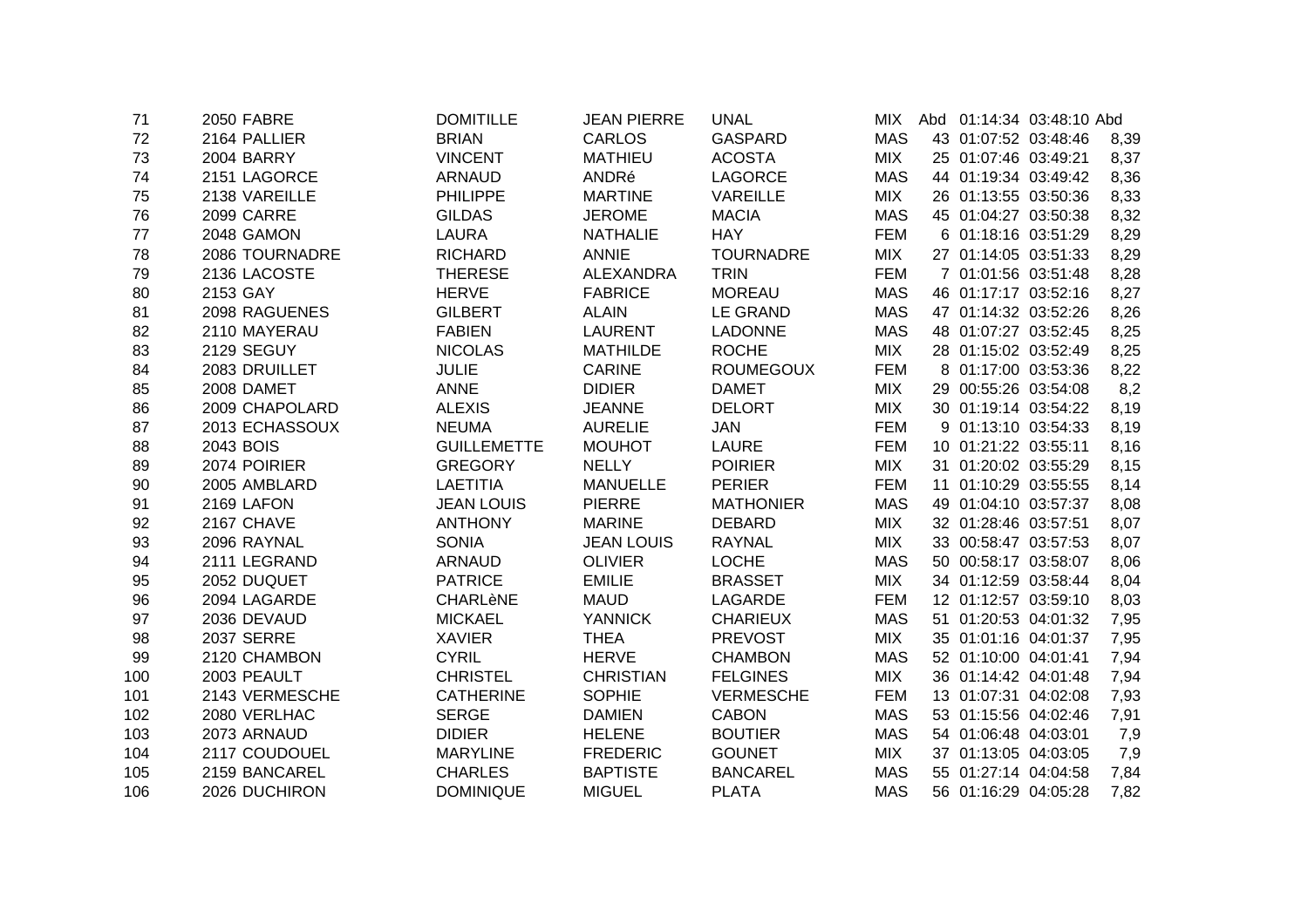| 107 | 2112 BENIDIR        | <b>AICHA</b>     | <b>NELLY</b>        | <b>LARRIBE</b>   | <b>FEM</b> | 14 01:16:55 04:06:40 | 7,78           |
|-----|---------------------|------------------|---------------------|------------------|------------|----------------------|----------------|
| 108 | 2057 MEUNIER        | <b>SYLVINE</b>   | <b>CHARLOTTE</b>    | <b>BOSSENEY</b>  | <b>FEM</b> | 15 01:17:40 04:06:51 | 7,78           |
| 109 | 2114 FLAMARY        | <b>COLETTE</b>   | <b>JACKY</b>        | <b>FLAMARY</b>   | <b>MIX</b> | 38 01:13:42 04:07:03 | 7,77           |
| 110 | 2168 ANDRE          | MARIE-CHRISTINE  | <b>ANTOINE</b>      | <b>EMILY</b>     | <b>MIX</b> | 39 01:08:10 04:07:20 | 7,76           |
| 111 | 2140 BATTAGLIA      | <b>MICHEL</b>    | <b>MARIE PIERRE</b> | <b>VACHER</b>    | <b>MIX</b> | 40 01:09:43 04:09:03 | 7,71           |
| 112 | 2161 MOULIN         | <b>DENIS</b>     | <b>MYRIAM</b>       | <b>LAROQUE</b>   | <b>MIX</b> | 41 01:17:44 04:09:13 | 7,7            |
| 113 | 2015 COLL           | <b>MARTIAL</b>   | <b>MICHELE</b>      | <b>GOGUET</b>    | <b>MIX</b> | 42 01:28:23 04:09:37 | 7,69           |
| 114 | 2084 LECHAT         | <b>INGRID</b>    | <b>JENNIFER</b>     | <b>HUGUET</b>    | <b>FEM</b> | 16 01:13:11 04:10:29 | 7,66           |
| 115 | 2001 ESCARPIT       | <b>PHILIPPE</b>  | <b>OLIVIER</b>      | <b>OUSTRY</b>    | <b>MAS</b> | 57 01:17:55 04:10:41 | 7,66           |
| 116 | 2014 CACHAU         | <b>CATHY</b>     | <b>JEAN-PIERRE</b>  | <b>ARCIS</b>     | <b>MIX</b> | 43 01:15:15 04:10:55 | 7,65           |
| 117 | 2067 DEVILLARD      | <b>ADRIEN</b>    | <b>KARINA</b>       | <b>DEVILLARD</b> | <b>MIX</b> | 44 01:17:21 04:11:01 | 7,65           |
| 118 | 2061 AYROLES        | <b>EMILIEN</b>   | <b>JEAN-PIERRE</b>  | <b>AYROLES</b>   | <b>MAS</b> | 58 01:22:06 04:11:01 | 7,65           |
| 119 | 2071 LATASTE        | <b>FREDERIC</b>  | <b>FRANCK</b>       | <b>LUQUE</b>     | <b>MAS</b> | 59 01:16:24 04:12:25 | 7,61           |
| 120 | 2025 LIBOUTET       | <b>JEAN-MARC</b> | CéLINE              | <b>MIGNE</b>     | <b>MIX</b> | 45 01:29:53 04:17:36 | 7,45           |
| 121 | 2070 VIDAL          | <b>YVES</b>      | <b>ALEXANDRE</b>    | <b>VIDAL</b>     | <b>MAS</b> | 60 01:11:34 04:18:03 | 7,44           |
| 122 | <b>2010 RAMEL</b>   | <b>PIERRE</b>    | <b>ALIX</b>         | <b>SOULA</b>     | <b>MIX</b> | 46 01:30:29 04:19:57 | 7,39           |
| 123 | 2150 BORIES         | JEAN-BERNARD     | <b>ISABELLE</b>     | <b>BORIES</b>    | <b>MIX</b> | 47 01:06:15 04:20:02 | 7,38           |
| 124 | 2133 CARSAC         | <b>VINCENT</b>   | <b>CATHY</b>        | <b>DUFAYET</b>   | <b>MIX</b> | 48 01:19:41 04:20:28 | 7,37           |
| 125 | 2089 CHELLES        | <b>PATRICK</b>   | <b>GILBERT</b>      | <b>MARIOT</b>    | <b>MAS</b> | 61 01:17:32 04:21:11 | 7,35           |
| 126 | 2007 BOURY          | <b>PHILIPPE</b>  | <b>CELINE</b>       | <b>BIDAULT</b>   | <b>MIX</b> | 49 01:21:43 04:26:32 | 7,2            |
| 127 | 2012 LEPLEY         | <b>YOANN</b>     | <b>SEVERINE</b>     | <b>JACQUET</b>   | <b>MIX</b> | 50 01:16:59 04:26:39 | 7,2            |
| 128 | 2062 MASSIMI        | <b>PAULINE</b>   | <b>THIBAUT</b>      | <b>WILQUIN</b>   | <b>MAS</b> | 62 01:36:52 04:29:12 | 7,13           |
| 129 | 2109 PONARD         | <b>EMMANUEL</b>  | <b>ESTELLE</b>      | <b>PONARD</b>    | <b>MIX</b> | 51 01:20:24 04:30:22 | 7,1            |
| 130 | 2134 TREPSAT        | <b>SOPHIE</b>    | <b>CEDRIC</b>       | <b>RAOUX</b>     | <b>MIX</b> | 52 01:22:11 04:31:55 | 7,06           |
| 131 | 2032 JOANNET        | <b>DIDIER</b>    | CéCILE              | <b>JOANNET</b>   | <b>MIX</b> | 53 01:25:46 04:34:11 | $\overline{7}$ |
| 132 | <b>2028 ROUX</b>    | <b>JULIE</b>     | <b>CAROLE</b>       | <b>ROUX</b>      | <b>FEM</b> | 17 01:27:16 04:37:29 | 6,92           |
| 133 | 2056 TOURLAN        | <b>AURELIE</b>   | <b>SANDRINE</b>     | <b>GLISE</b>     | <b>MAS</b> | 63 01:28:18 04:39:11 | 6,88           |
| 134 | 2101 ROBAUX         | <b>ODILE</b>     | <b>MICHELE</b>      | <b>DAVERDIN</b>  | <b>MIX</b> | 54 01:28:12 04:40:17 | 6,85           |
| 135 | 2142 PERNET         | <b>DOMINIQUE</b> | <b>FRANCINE</b>     | <b>JUVIGNY</b>   | <b>MIX</b> | 55 01:17:28 04:40:57 | 6,83           |
| 136 | 2104 DUPAS          | <b>BEATRICE</b>  | <b>ISABELLE</b>     | <b>MARGERIE</b>  | <b>MAS</b> | 64 01:25:58 04:41:54 | 6,81           |
| 137 | 2030 CRANTELLE      | SéBASTIEN        | <b>MARC</b>         | <b>CRANTELLE</b> | <b>MAS</b> | 65 01:18:19 04:42:14 | 6,8            |
| 138 | 2038 JANIAUD        | <b>MAUDE</b>     | <b>BERNARD</b>      | <b>BARNAY</b>    | <b>MAS</b> | 66 01:25:40 04:44:15 | 6,75           |
| 139 | <b>2016 PENE</b>    | <b>MONIQUE</b>   | JEAN-JACQUES        | <b>PENE</b>      | <b>MIX</b> | 56 01:28:42 04:44:57 | 6,74           |
| 140 | 2018 GIROD          | PIERRE-JEAN      | <b>SéVERINE</b>     | <b>CHAMPIN</b>   | <b>MIX</b> | 57 01:16:52 04:46:34 | 6,7            |
| 141 | 2141 EISENSCHREIBER | <b>GILLES</b>    | <b>JESSICA</b>      | <b>FONTAINE</b>  | <b>MIX</b> | 58 01:23:17 04:50:52 | 6,6            |
| 142 | 2125 GALLON         | <b>MICHEL</b>    | <b>PASCALE</b>      | <b>GALLON</b>    | <b>MIX</b> | 59 01:30:28 04:52:32 | 6,56           |